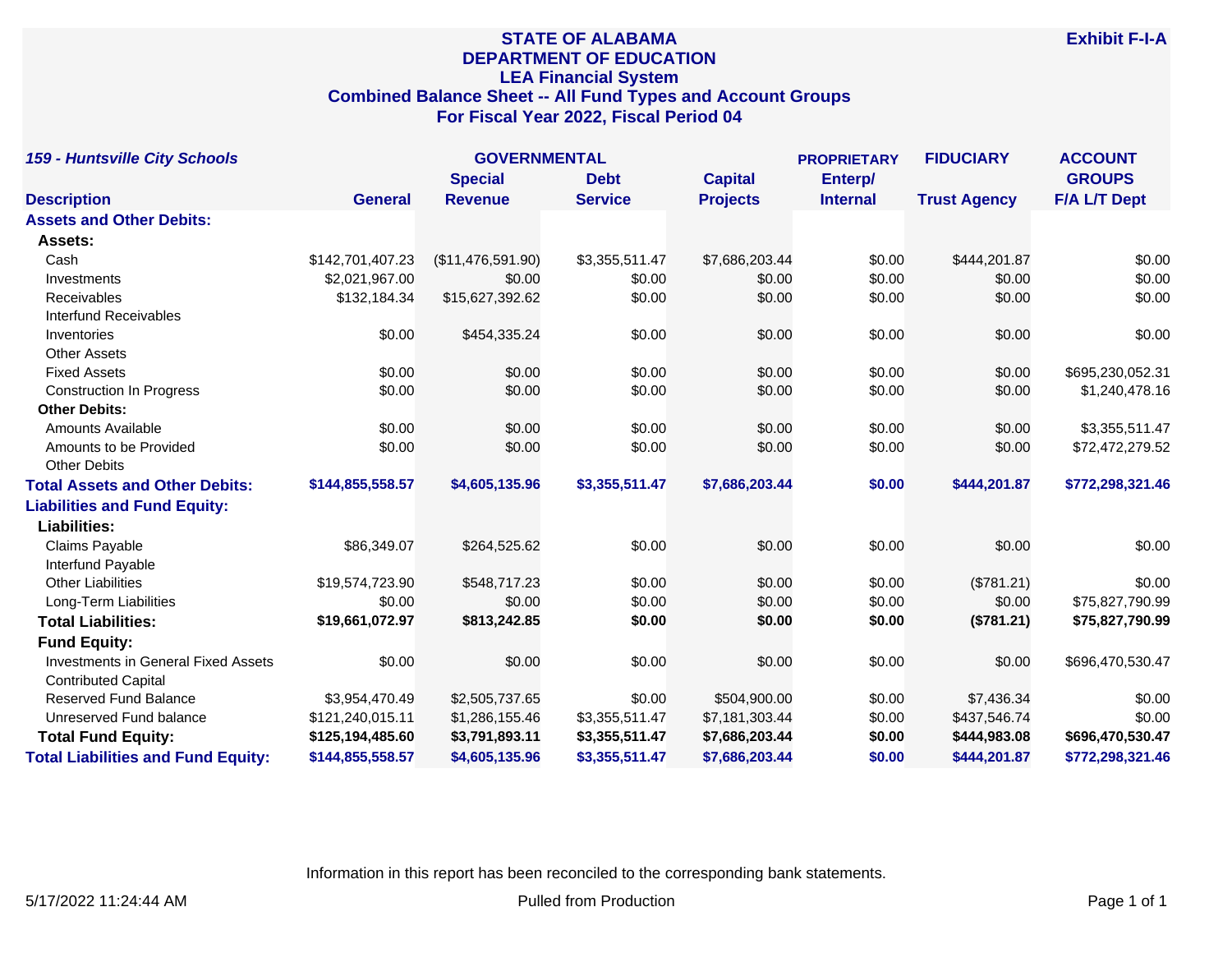## **STATE OF ALABAMA DEPARTMENT OF EDUCATION LEA Financial System Combined Statement of Revenues, Expenditures, and Changes in Fund Balances All Governmental Fund Types and Expendable Trust Funds For Fiscal Year 2022, Fiscal Period 04**

| <b>159 - Huntsville City Schools</b>                                                       | <b>GOVERNMENTAL</b> |                        |                     | <b>FIDUCIARY</b> |                                          |                  |
|--------------------------------------------------------------------------------------------|---------------------|------------------------|---------------------|------------------|------------------------------------------|------------------|
|                                                                                            | <b>General</b>      | <b>Special Revenue</b> | <b>Debt Service</b> |                  | <b>Capital Projects Expendable Trust</b> | <b>Total</b>     |
| <b>Revenues</b>                                                                            |                     |                        |                     |                  |                                          |                  |
| <b>State Sources</b>                                                                       | \$43,896,706.55     | \$0.00                 | \$0.00              | \$532,511.87     | \$0.00                                   | \$44,429,218.42  |
| <b>Federal Sources</b>                                                                     | \$122,295.00        | \$6,945,301.21         | \$0.00              | \$0.00           | \$0.00                                   | \$7,067,596.21   |
| <b>Local Sources</b>                                                                       | \$80,639,896.62     | \$1,581,068.21         | \$0.00              | \$0.00           | \$120,924.41                             | \$82,341,889.24  |
| <b>Other Sources</b>                                                                       | \$207,265.18        | \$53,958.88            | \$0.00              | \$0.00           | \$0.00                                   | \$261,224.06     |
| <b>Total Revenues:</b>                                                                     | \$124,866,163.35    | \$8,580,328.30         | \$0.00              | \$532,511.87     | \$120,924.41                             | \$134,099,927.93 |
| <b>Expenditures</b>                                                                        |                     |                        |                     |                  |                                          |                  |
| <b>Instructional Services</b>                                                              | \$41,410,748.60     | \$6,489,730.57         | \$0.00              | \$0.00           | \$35,884.19                              | \$47,936,363.36  |
| <b>Instructional Support Services</b>                                                      | \$13,201,272.23     | \$2,698,017.53         | \$0.00              | \$0.00           | \$35,047.32                              | \$15,934,337.08  |
| <b>Operation &amp; Maintenance Services</b>                                                | \$8,590,345.79      | \$737,406.20           | \$0.00              | \$193,135.00     | \$840.00                                 | \$9,521,726.99   |
| <b>Auxiliary Services</b>                                                                  | \$1,786,236.44      | \$4,081,225.02         | \$0.00              | \$0.00           | \$2,459.29                               | \$5,869,920.75   |
| <b>General Administrative Services</b>                                                     | \$4,095,949.17      | \$191,988.22           | \$0.00              | \$0.00           | \$0.00                                   | \$4,287,937.39   |
| <b>Capital Outlay</b>                                                                      | \$182,291.66        | \$12,463.45            | \$0.00              | \$837,546.27     | \$0.00                                   | \$1,032,301.38   |
| <b>Debt Service</b>                                                                        | \$0.00              | \$0.00                 | \$274,482.28        | \$999,847.47     | \$0.00                                   | \$1,274,329.75   |
| <b>Other Expenditures</b>                                                                  | \$1,766,587.86      | \$2,855,205.04         | \$0.00              | \$0.00           | \$20,076.98                              | \$4,641,869.88   |
| <b>Total Expenditures:</b>                                                                 | \$71,033,431.75     | \$17,066,036.03        | \$274,482.28        | \$2,030,528.74   | \$94,307.78                              | \$90,498,786.58  |
| <b>Other Fund Sources (Uses)</b>                                                           |                     |                        |                     |                  |                                          |                  |
| <b>Other Fund Sources:</b>                                                                 | \$58,201.24         | \$2,443,808.05         | \$274,482.28        | \$0.00           | \$4,259.61                               | \$2,780,751.18   |
| Other Fund Uses:                                                                           | \$2,641,900.49      | \$62,903.57            | \$0.00              | \$0.00           | \$13,192.61                              | \$2,717,996.67   |
| <b>Total Other Fund Sources (Uses):</b>                                                    | (\$2,583,699.25)    | \$2,380,904.48         | \$274,482.28        | \$0.00           | (\$8,933.00)                             | \$62,754.51      |
| <b>Excess Revenues and Other Sources Over</b><br>(Under) Expenditures and Other Fund Uses: | \$51,249,032.35     | (\$6,104,803.25)       | \$0.00              | (\$1,498,016.87) | \$17,683.63                              | \$43,663,895.86  |
| <b>Beginning Fund Balance - October 1:</b>                                                 | \$73,945,453.25     | \$9,896,696.36         | \$3,355,511.47      | \$9,184,220.31   | \$427,299.45                             | \$96,809,180.84  |
| <b>Ending Fund Balance:</b>                                                                | \$125,194,485.60    | \$3,791,893.11         | \$3,355,511.47      | \$7,686,203.44   | \$444,983.08                             | \$140,473,076.70 |

Information in this report has been reconciled to the corresponding bank statements.

**Exhibit F-II-A**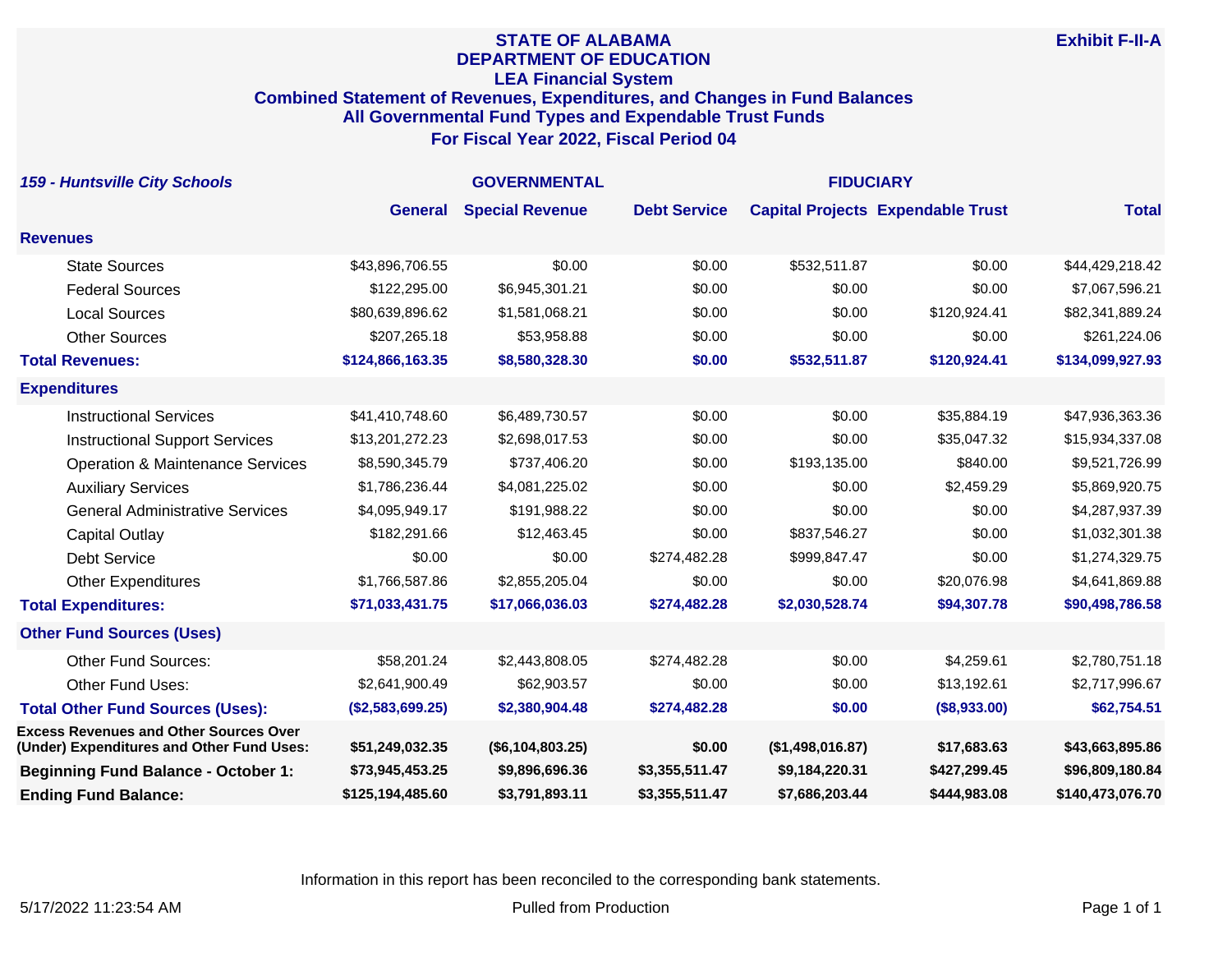## **STATE OF ALABAMA DEPARTMENT OF EDUCATION LEA Financial System Combined Statement of Revenues, Expenditures, and Changes in Fund Balances All Governmental Fund Types and Expendable Trust Funds Budget and Actual For Fiscal Year 2022, Fiscal Period 04**

| <b>159 - Huntsville City Schools</b>                                                  | <b>GENERAL</b>   |                  | <b>VARIANCE</b><br><b>Favorable</b> | <b>SPECIAL REVENUE</b> |                  | <b>VARIANCE</b><br><b>Favorable</b> |
|---------------------------------------------------------------------------------------|------------------|------------------|-------------------------------------|------------------------|------------------|-------------------------------------|
| <b>Description</b>                                                                    | <b>Budget</b>    | <b>Actual</b>    | (Unfavorable)                       | <b>Budget</b>          | <b>Actual</b>    | (Unfavorable)                       |
| <b>Revenues</b>                                                                       |                  |                  |                                     |                        |                  |                                     |
| <b>State Sources</b>                                                                  | \$129,290,840.00 | \$43,896,706.55  | $(\$85,394,133.45)$                 | \$0.00                 | \$0.00           | \$0.00                              |
| <b>Federal Sources</b>                                                                | \$250,000.00     | \$122,295.00     | (\$127,705.00)                      | \$103,109,533.58       | \$6,945,301.21   | (\$96,164,232.37)                   |
| <b>Local Sources</b>                                                                  | \$105,563,496.00 | \$80,639,896.62  | (\$24,923,599.38)                   | \$8,160,651.00         | \$1,581,068.21   | (\$6,579,582.79)                    |
| <b>Other Sources</b>                                                                  | \$20,000.00      | \$207,265.18     | \$187,265.18                        | \$291,046.70           | \$53,958.88      | (\$237,087.82)                      |
| <b>Total Revenues:</b>                                                                | \$235,124,336.00 | \$124,866,163.35 | (\$110, 258, 172.65)                | \$111,561,231.28       | \$8,580,328.30   | (\$102,980,902.98)                  |
| <b>Expenditures</b>                                                                   |                  |                  |                                     |                        |                  |                                     |
| <b>Instructional Services</b>                                                         | \$127,585,428.18 | \$41,410,748.60  | \$86,174,679.58                     | \$54,810,976.48        | \$6,489,730.57   | \$48,321,245.91                     |
| <b>Instructional Support Services</b>                                                 | \$43,011,029.93  | \$13,201,272.23  | \$29,809,757.70                     | \$16,982,797.52        | \$2,698,017.53   | \$14,284,779.99                     |
| <b>Operation &amp; Maintenance Services</b>                                           | \$33,397,014.98  | \$8,590,345.79   | \$24,806,669.19                     | \$2,689,403.73         | \$737,406.20     | \$1,951,997.53                      |
| <b>Auxiliary Services</b>                                                             | \$12,246,075.20  | \$1,786,236.44   | \$10,459,838.76                     | \$15,356,350.76        | \$4,081,225.02   | \$11,275,125.74                     |
| <b>General Administrative Services</b>                                                | \$8,701,097.61   | \$4,095,949.17   | \$4,605,148.44                      | \$5,740,049.52         | \$191,988.22     | \$5,548,061.30                      |
| <b>Special Revenue Outlay</b>                                                         | \$0.00           | \$182,291.66     | (\$182,291.66)                      | \$0.00                 | \$12,463,45      | (\$12,463.45)                       |
| <b>General Service</b>                                                                | \$0.00           | \$0.00           | \$0.00                              | \$0.00                 | \$0.00           | \$0.00                              |
| <b>Other Expenditures</b>                                                             | \$5,195,490.32   | \$1,766,587.86   | \$3,428,902.46                      | \$17,237,766.47        | \$2,855,205.04   | \$14,382,561.43                     |
| <b>Total Expenditures:</b>                                                            | \$230,136,136.22 | \$71,033,431.75  | \$159,102,704.47                    | \$112,817,344.48       | \$17,066,036.03  | \$95,751,308.45                     |
| <b>Other Financing Sources (Uses)</b>                                                 |                  |                  |                                     |                        |                  |                                     |
| <b>Other Financing Sources:</b>                                                       | \$5,627,669.13   | \$58,201.24      | (\$5,569,467.89)                    | \$3,006,768.00         | \$2,443,808.05   | (\$562,959.95)                      |
| <b>Other Financing Uses:</b>                                                          | \$7,890,306.00   | \$2,641,900.49   | \$5,248,405.51                      | \$0.00                 | \$62,903.57      | (\$62,903.57)                       |
| <b>Total Other Financing Sources (Uses):</b>                                          | (\$2,262,636.87) | (\$2,583,699.25) | (\$321,062.38)                      | \$3,006,768.00         | \$2,380,904.48   | (\$625,863.52)                      |
| <b>Excess Revenues and Other Sources Over</b><br>(Under) Expenditures and Other Uses: | \$2,725,562.91   | \$51,249,032.35  | \$48,523,469.44                     | \$1,750,654.80         | (\$6,104,803.25) | (\$7,855,458.05)                    |
| <b>Beginning Fund Balance - Oct. 1:</b>                                               | \$53,849,398.60  | \$73,945,453.25  | \$20,096,054.65                     | \$9,784,967.15         | \$9,896,696.36   | \$111,729.21                        |
| <b>Ending Fund Balance:</b>                                                           | \$56,574,961.51  | \$125,194,485.60 | \$68,619,524.09                     | \$11,535,621.95        | \$3,791,893.11   | (\$7,743,728.84)                    |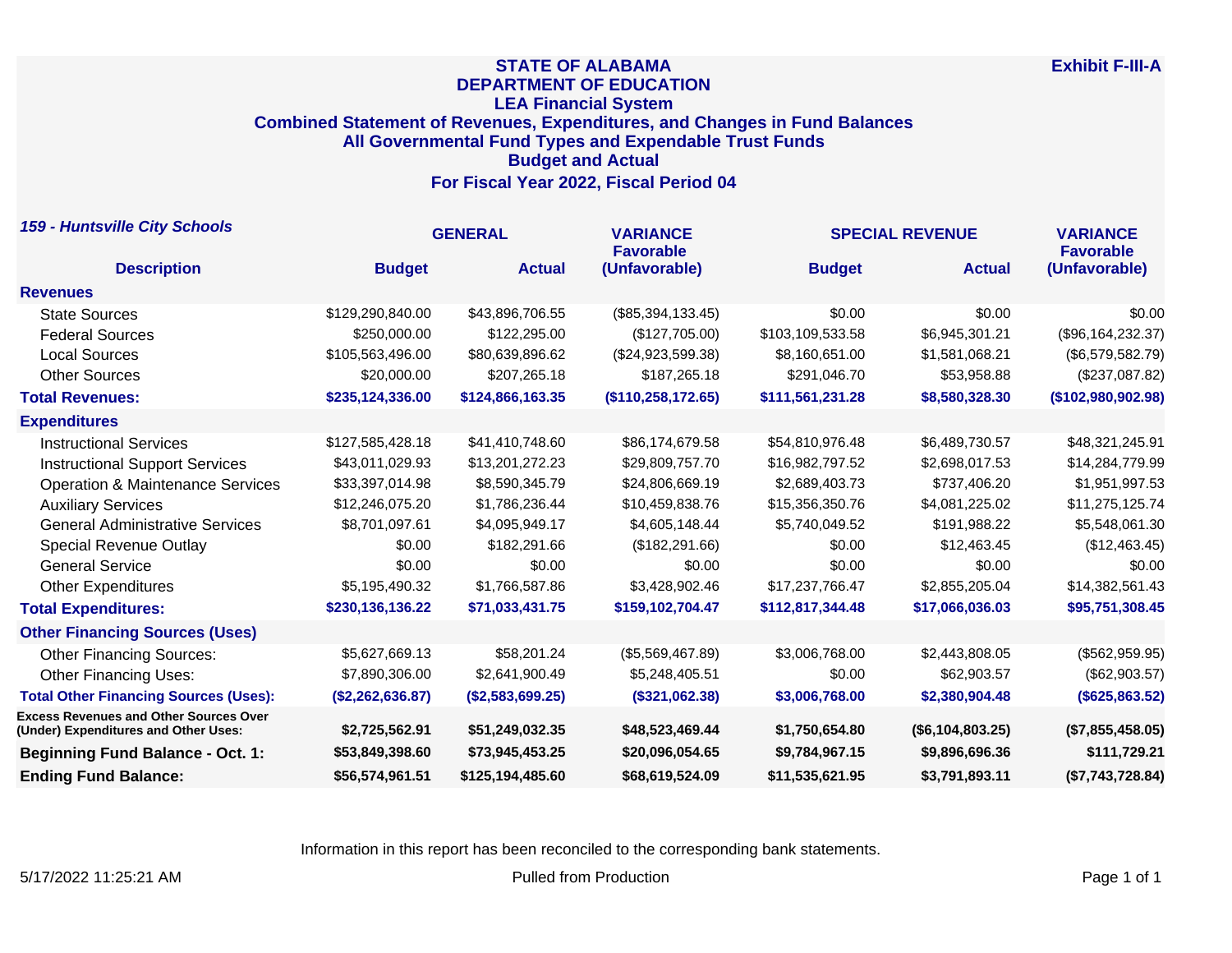## **STATE OF ALABAMA DEPARTMENT OF EDUCATION LEA Financial System Combined Statement of Revenues, Expenditures, and Changes in Fund Balances All Governmental Fund Types and Expendable Trust Funds Budget and Actual For Fiscal Year 2022, Fiscal Period 04**

| <b>159 - Huntsville City Schools</b>                                                  | <b>DEBT SERVICE</b> |                | <b>VARIANCE</b><br><b>Favorable</b> | <b>CAPITAL PROJECTS</b> |                  | <b>VARIANCE</b><br><b>Favorable</b> |
|---------------------------------------------------------------------------------------|---------------------|----------------|-------------------------------------|-------------------------|------------------|-------------------------------------|
| <b>Description</b>                                                                    | <b>Budget</b>       | <b>Actual</b>  | (Unfavorable)                       | <b>Budget</b>           | <b>Actual</b>    | (Unfavorable)                       |
| <b>Revenues</b>                                                                       |                     |                |                                     |                         |                  |                                     |
| <b>State Sources</b>                                                                  | \$0.00              | \$0.00         | \$0.00                              | \$32,607,102.49         | \$532,511.87     | (\$32,074,590.62)                   |
| <b>Federal Sources</b>                                                                | \$0.00              | \$0.00         | \$0.00                              | \$0.00                  | \$0.00           | \$0.00                              |
| <b>Local Sources</b>                                                                  | \$0.00              | \$0.00         | \$0.00                              | \$1,319,978.00          | \$0.00           | (\$1,319,978.00)                    |
| <b>Other Sources</b>                                                                  | \$20,440,035.00     | \$0.00         | (\$20,440,035.00)                   | \$0.00                  | \$0.00           | \$0.00                              |
| <b>Total Revenues:</b>                                                                | \$20,440,035.00     | \$0.00         | (\$20,440,035.00)                   | \$33,927,080.49         | \$532,511.87     | (\$33,394,568.62)                   |
| <b>Expenditures</b>                                                                   |                     |                |                                     |                         |                  |                                     |
| <b>Instructional Services</b>                                                         | \$0.00              | \$0.00         | \$0.00                              | \$500,000.00            | \$0.00           | \$500,000.00                        |
| <b>Instructional Support Services</b>                                                 | \$0.00              | \$0.00         | \$0.00                              | \$0.00                  | \$0.00           | \$0.00                              |
| <b>Operation &amp; Maintenance Services</b>                                           | \$0.00              | \$0.00         | \$0.00                              | \$284,965.00            | \$193,135.00     | \$91,830.00                         |
| <b>Auxiliary Services</b>                                                             | \$0.00              | \$0.00         | \$0.00                              | \$0.00                  | \$0.00           | \$0.00                              |
| <b>Debt Administrative Services</b>                                                   | \$0.00              | \$0.00         | \$0.00                              | \$0.00                  | \$0.00           | \$0.00                              |
| Capital Outlay                                                                        | \$0.00              | \$0.00         | \$0.00                              | \$31,091,487.79         | \$837,546.27     | \$30,253,941.52                     |
| <b>Debt Service</b>                                                                   | \$25,048,047.00     | \$274,482.28   | \$24,773,564.72                     | \$5,261,242.00          | \$999,847.47     | \$4,261,394.53                      |
| <b>Other Expenditures</b>                                                             | \$0.00              | \$0.00         | \$0.00                              | \$0.00                  | \$0.00           | \$0.00                              |
| <b>Total Expenditures:</b>                                                            | \$25,048,047.00     | \$274,482.28   | \$24,773,564.72                     | \$37,137,694.79         | \$2,030,528.74   | \$35,107,166.05                     |
| <b>Other Financing Sources (Uses)</b>                                                 |                     |                |                                     |                         |                  |                                     |
| <b>Other Financing Sources:</b>                                                       | \$4,883,538.00      | \$274,482.28   | (\$4,609,055.72)                    | \$2,000,000.00          | \$0.00           | (\$2,000,000.00)                    |
| <b>Other Financing Uses:</b>                                                          | \$0.00              | \$0.00         | \$0.00                              | \$0.00                  | \$0.00           | \$0.00                              |
| <b>Total Other Financing Sources (Uses):</b>                                          | \$4,883,538.00      | \$274,482.28   | (\$4,609,055.72)                    | \$2,000,000.00          | \$0.00           | (\$2,000,000.00)                    |
| <b>Excess Revenues and Other Sources Over</b><br>(Under) Expenditures and Other Uses: | \$275,526.00        | \$0.00         | (\$275,526.00)                      | (\$1,210,614.30)        | (\$1,498,016.87) | (\$287,402.57)                      |
| <b>Beginning Fund Balance - Oct. 1:</b>                                               | \$3,233,906.33      | \$3,355,511.47 | \$121,605.14                        | \$1,839,379.86          | \$9,184,220.31   | \$7,344,840.45                      |
| <b>Ending Fund Balance:</b>                                                           | \$3,509,432.33      | \$3,355,511.47 | (\$153,920.86)                      | \$628,765.56            | \$7,686,203.44   | \$7,057,437.88                      |